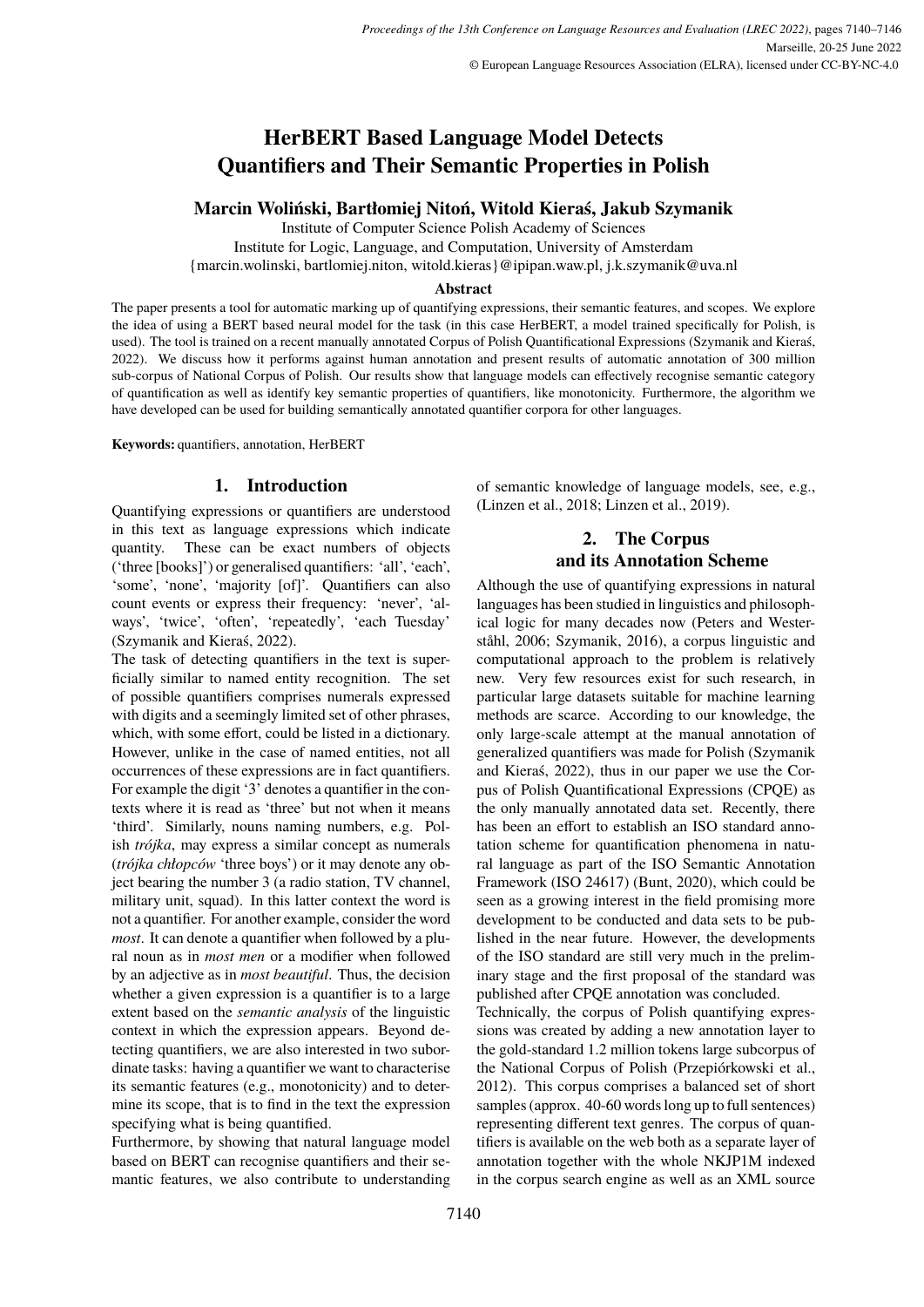- (1) *Za Nowym Ładem zagłosowało dwudziestu trzech* h*decydentów*i*, przeciw było 437,* for New Deal voted twenty D:num:nmon:nmon three decision-makers, against were 437, D:num:nmon:nmon *nikt* nobody D:exst:dec:dec *się* REFL not abstained. *nie wstrzymał.* 'Twenty-three decision makers voted for the New Deal, 437 were against, none abstained.'
- (2) *Dziennikarze wielokrotnie* Journalists repeatedly A:exst:nmon:inc h*informowali*i *o* reported about irregularities. *nieprawidłowościach.*

'Journalists have repeatedly reported on the irregularities.'

Figure 1: Quantifier annotation in CPQE. Quantifiers (in bold) are annotated with features discussed in the text. Angle brackets mark quantifier scopes. The word *decision-makers* is the common scope for quantifiers *twenty-three* and *437*. The quantifier *none* has no scope.

tarball [\(Szymanik and Kieraś, 2022\)](#page-6-0)<sup>[1](#page-1-0)</sup>. The latter form, encoded according to TEI P5, was used for training neural models presented in this article.

In CPQE, two main types of quantifiers are distinguished (see above for an example):

- D-quantifiers are a part of dependant expressions in the predicate argument structure of sentences. Typically, they are determiners in nominal phrases.
- A-quantifiers directly build or modify predicates. Typically, these are adverbs modifying verbs.

The manually introduced annotation in the corpus consists of three elements. First, the quantifier itself is marked in the text (as a continuous sequence of words). Second, it is described using the following features:

- Type: D-quantifiers and A-quantifiers (see above)
- Subtype distinguishes between existential (intersective), e.g., *some*, universal (co-intersective), e.g., *all*, proportional, e.g., *many*, and numeral quantifiers (exact amounts), e.g., *5*; see [\(Keenan](#page-6-6) [and Paperno, 2017\)](#page-6-6) for the exact definition.
- Monotonicity describes quantifier's monotonicity, left and right monotonicity is annotated as two separate features but with the same range of values: increasing, decreasing, and non-monotonic. See [\(Peters and Westerståhl, 2006\)](#page-6-3) for the definition.

Finally, a scope is assigned to the quantifier, showing what is being quantified. By a convention, a maximal nominal phrase is marked as the scope of a D-quantifier and a full verbal form (including potential negation particles, reflexive markers, and auxiliaries) as the scope of an A-quantifier. The scope can be empty, as it may be omitted in the text. The scope may also be shared by more than one quantifier.

Detailed information about considered quantifiers, their features, and rules of annotation can be found in the paper [\(Szymanik and Kieraś, 2022\)](#page-6-0).

## **3. The Proposed Method**

The process of automatic marking up quantifiers can be divided into three tasks: detecting quantifiers, classifying quantifiers, and detecting their scopes. Detection of quantifiers means deciding that some continuous spans of the text form quantifying expressions. Classification involves labels consisting of 4 parts with theoretical number of  $2 \times 4 \times 3 \times 3 = 72$  combinations but in practice 58 labels are used. The quantifier scope is again a continuous span of text, but in this case a quantifier, for which the scope is sought, needs to be specified as part of the input data.

In our first attempt at quantifier detection, we've tried methods successfully used for named entity recognition. Conditional Random Fields [\(Sutton and McCal](#page-6-7)[lum, 2012\)](#page-6-7) are used for example in Liner2 tool [\(Mar](#page-6-8)[cińczuk and Janicki, 2012\)](#page-6-8). We used a wide range of hand crafted features in our experiments: local features like base form, part-of-speech information and those taken from dependency trees created using COMBO tool [\(Rybak and Wróblewska, 2018\)](#page-6-9). The best we've achieved for quantifier detection was about 0.8258 F1 score. If quantifier features are included, the F1 score drops to less than 0.7. The disadvantage of this method, apart from the relatively low scores, is using hand crafted features which need to be provided by external tools and can be language dependent.

In the work reported in this paper, we decided to use modern models based on neural networks, in particular on the Transformer architecture and BERT. Under this methodology a pre-trained BERT model is extended with new layers specific to the task at hand. As the pre-trained model we have selected HerBERT [\(Mroczkowski et al., 2021\)](#page-6-10), which is the best BERTtype model available for the Polish language according

<span id="page-1-0"></span><sup>1</sup>[http://kwantyfikatory.nlp.ipipan.waw.](http://kwantyfikatory.nlp.ipipan.waw.pl) [pl](http://kwantyfikatory.nlp.ipipan.waw.pl)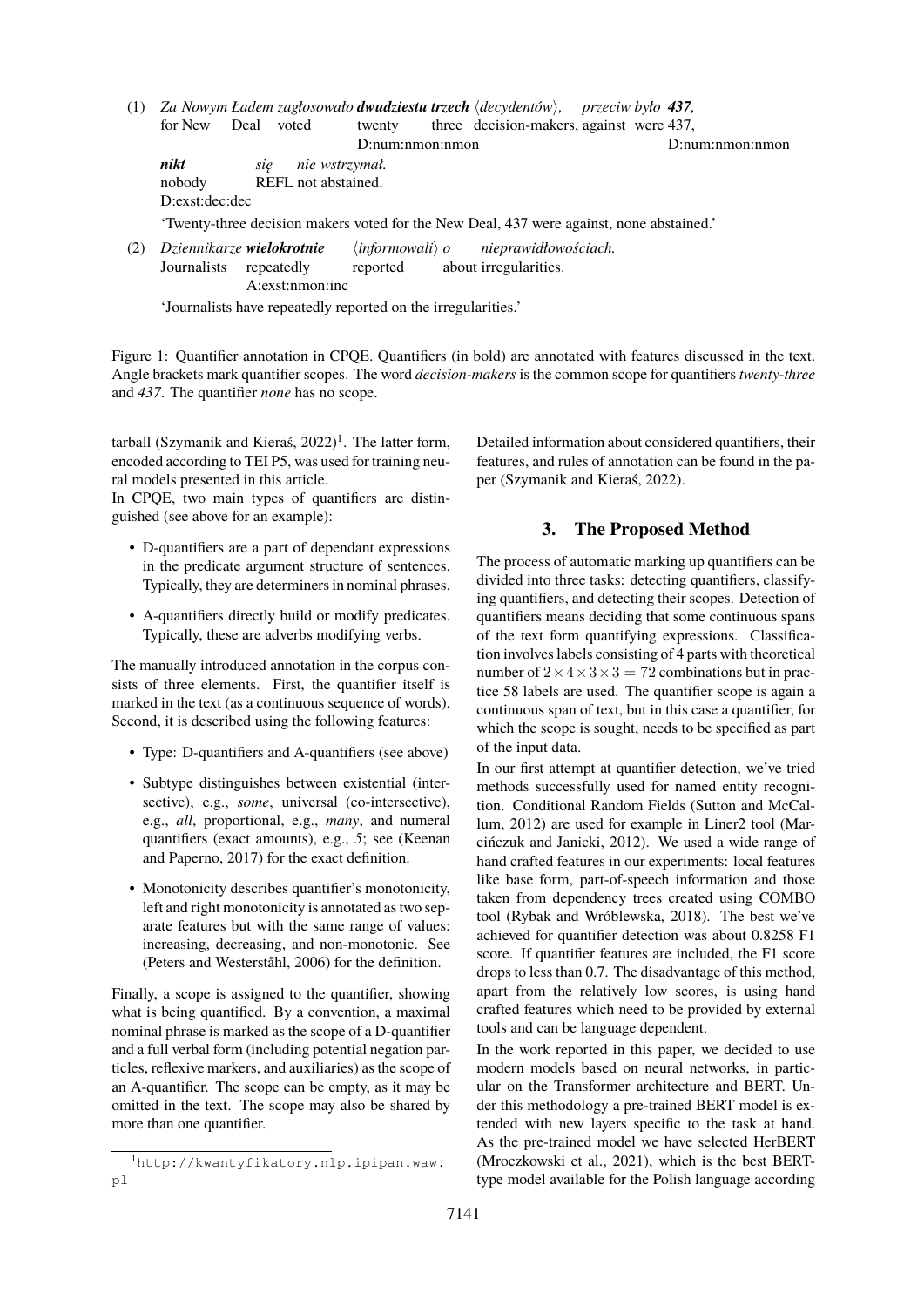| Input              |               | Output |
|--------------------|---------------|--------|
| Za                 | $\rightarrow$ | O      |
| Nowym $\lt$ /w $>$ | $\rightarrow$ | O      |
| Ład                | $\rightarrow$ | O      |
| $em$ $\lt$ /w $>$  | $\rightarrow$ | O      |
| zа                 | $\rightarrow$ | O      |
| głosowało          | $\rightarrow$ | O      |
| dwudziestu         | $\rightarrow$ | B      |
| trzech             | $\rightarrow$ | T      |
| decyden            | $\rightarrow$ | O      |
| tów                | $\rightarrow$ | O      |
| .                  | $\rightarrow$ | O      |
| nikt               | $\rightarrow$ | B      |
| się                | $\rightarrow$ | O      |
| nie                | $\rightarrow$ | O      |
| wstrzymał          | →             | റ      |
| .                  | →             | Ω      |

<span id="page-2-1"></span>Figure 2: Detection of quantifiers as a token labelling task. Tokens for the sentence *Za Nowym Ładem zagłosowało dwudziestu trzech decydentów, nikt się nie wstrzymał.* 'Twenty-three decision-makers voted for the New Deal, none abstained.' as generated by HerBERT tokenizer.

to the average score on KLEJ benchmark tasks<sup>[2](#page-2-0)</sup> [\(Ry](#page-6-11)[bak et al., 2020\)](#page-6-11). We have decided to use "base" variant of the model, which is a compromise between necessary computing power (in particular GPU memory) and quality. It is worth noting that the "base" version of HerBERT outperforms some other "large" models presented on the KLEJ leaderbord.

The experiments were performed using Huggingface Transformers implementation in the Torch version. The detection procedure is performed on the text divided into individual sentences.

## **3.1. Detection of Quantifying Expressions**

Quantifying expressions are specific spans of tokens in the text. Detection of quantifiers can be expressed as a token labelling task, where each token is classified as belonging or not belonging to a quantifier expression. According to the annotation rules of CPQE, a quantifier cannot be nested in another quantifier. Thus, a simple IOB markup can be used to represent the quantifiers (B marks the first token of a quantifier, I ("inside") marks non-first tokens, O is "outside"), as illustrated in Figure [2.](#page-2-1)

This type of processing can be performed by Huggingface model of type BertForTokenClassification. The model consists of the selected pre-trained BERT layer and a dense layer that performs classification, trained from scratch.

<span id="page-2-0"></span><sup>2</sup>[https://klejbenchmark.com/](https://klejbenchmark.com/leaderboard/) [leaderboard/](https://klejbenchmark.com/leaderboard/)



<span id="page-2-2"></span>Figure 3: Detection of quantifier scopes as an instance of extractive question answering. In the example, the model is asked to find the scope for the quantifier *dwudziestu trzech* 'twenty three'. The expected answer is the word *decydentów* 'decision-makers' (which was split into 2 tokens by HerBERT's tokenizer)

## **3.2. Assignment of Quantifier Features**

Deciding features of a given quantifier can be described as a sequence classification task. In the context of BERT based methods, this task can be solved in a rather straightforward manner with the model Bert-ForSequenceClassification: the quantifier is given as input and a label is produced as output.

As noted before, the labels used in CPQE consist of four separate features. Thus, two options arise: either the labels are predicted as atomic values or each of the features is predicted independently. In the latter case a variant of the model is needed, where the common BERT layer is extended with four independent dense layers predicting respective features. We hoped that independent prediction would perform better, since the distribution of individual features is less skewed than the distribution of whole labels. However, both approaches showed very similar results. In consequence, we have decided to predict whole labels, since this model is conceptually simpler.

#### <span id="page-2-3"></span>**3.3. Detection of Quantifier Scopes**

Quantifier scope is a span of tokens in the same sentence as quantifier expression. We model detection of scopes as an instance of extractive Question Answering, where the "question" is the quantifier and the extracted answer is its scope. Since multiple quantifiers can appear in a single sentence, a particular quantifier has to be explicitly pointed at in the input data.

This type of processing can be performed using Huggingface model named BertForQuestionAnswering. Typically, the input tokens for this model include the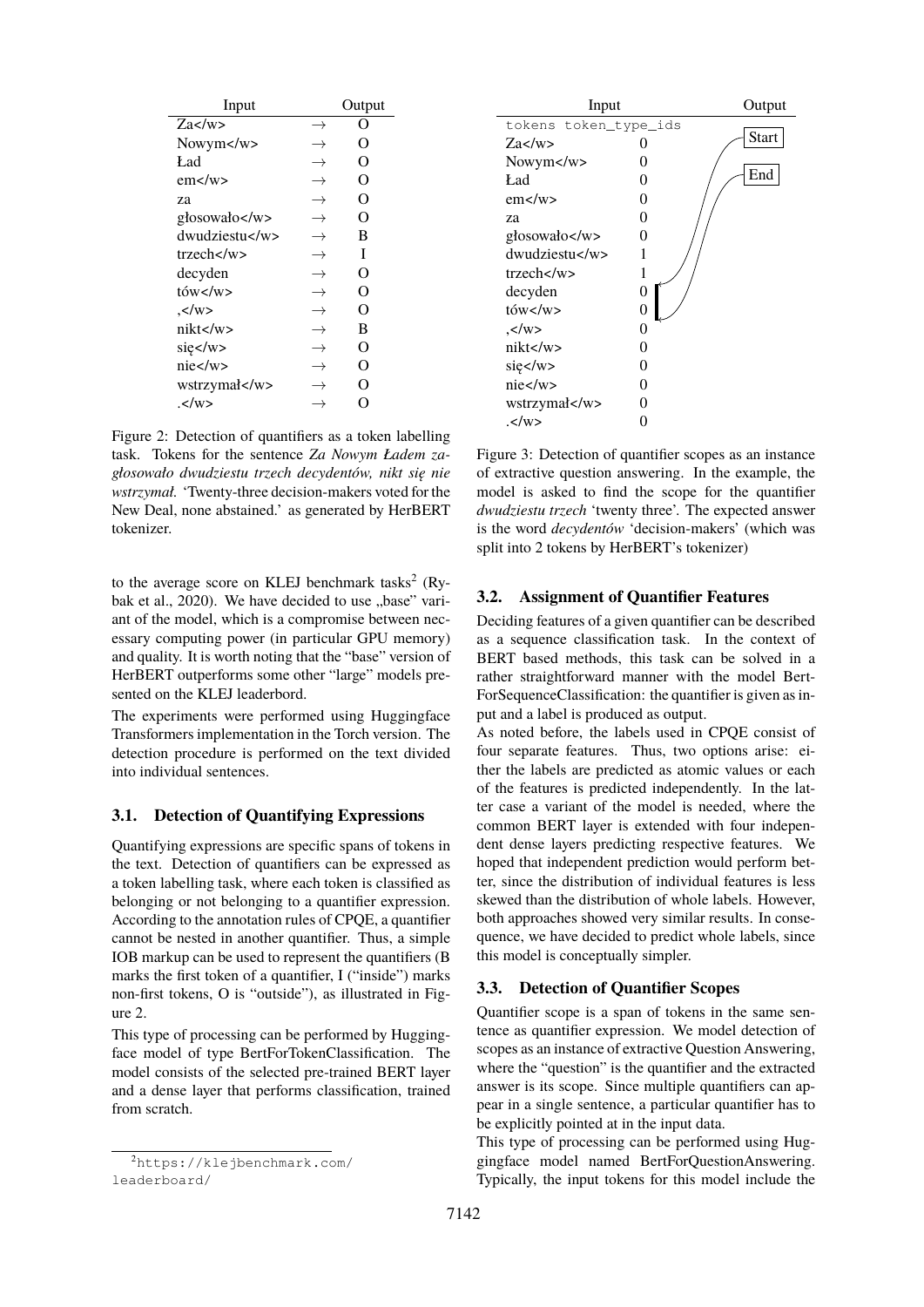question, a special separator token, and then the text from which the answer is to be extracted. Besides being marked with a separator, the distinction between question and text is expressed with an array of numbers (token\_type\_ids) containing 0s for tokens belonging to the question and 1s for tokens in the text. Thus, each input position fed to BERT comprises a token id and a type id.

The above representation is not perfect for scope detection. It happens sometimes that a sentence contains multiple occurrences of the same quantifier with different scopes (e.g. *3 apples and 3 oranges*). In this case we need to point the model to one of the occurrences to get the right scope in result.

We propose a representation where the input is only the sentence being processed and one of quantifiers in that sentence is marked with token\_type\_ids (Figure [3\)](#page-2-2). As it turns out, although this representation is a bit different from what the model's authors assumed, BERT is able to successfully learn from such data.

In this model, a dense layer, placed on top of a pretrained BERT layer, produces two numerical pointers expressing the start and end positions of the quantifier scope in the sentence.

Each of the tasks described in the last three subsections is solved using a pre-trained BERT model with respective classification layer added. However, since the tasks belong to different types, it would be difficult to train a joint model. Thus, we have decided to train the models separately.

## **4. Evaluation**

#### **4.1. Cross-validation**

To fully utilize the available data for validation, we have performed a 5-fold cross-validation on the data of The Corpus of Quantificational Expressions (as of January 2021). Tables [1](#page-3-0) and [2](#page-3-1) present the results. Only documents with at least one quantifier were taken to the evaluation data. Folds were created so as to contain possibly same number of quantificational expressions using the following procedure:

- sort documents by number of quantifiers in the descending order,
- for each document in the list, add it to the fold which is presently smallest in terms of the number of quantifiers.

The procedure resulted in three folds with 4388 quantifiers and two folds with 4387 quantifiers.

Presented scores were acquired using a model trained with following hyperparameters (determined in experiments on a development set):

• 2 epochs of HerBERT model fine tuning, with 32 batch size and 1.5e-5 learning rate for quantifiers prediction (IOB);

- 8 epochs of HerBERT model fine tuning, with 64 batch size and 3e-5 learning rate for scopes prediction;
- 4 epochs of HerBERT model fine tuning, with 64 batch size and 3e-5 learning rate for features prediction (Tags).

Table [1](#page-3-0) presents the results of quantifiers detection. Scores for "IOB" rows were counted using seqeval li-brary<sup>[3](#page-3-2)</sup>. "IOB only" row present score for predicting only quantifier tokens, while "IOB + Tags" row present scores acquired when Tags are counted on system predicted quantifiers not on the gold ones (which in contrary is presented in the table [2\)](#page-3-1). Last row of table [1](#page-3-0) presents scopes detection accuracy counted on the whole token spans and predictions made using gold quantifiers.

Table [2](#page-3-1) presents scores acquired for predicting complete quantifier feature set ("complete tag") and each feature separately. The predictions were made using gold quantifiers as input.

As we can see, scores are quite satisfying for all prediction subtasks.

|                 | Precision       | Recall | - F1   |  |
|-----------------|-----------------|--------|--------|--|
| <b>IOB</b> only | 0.8590          | 0.9068 | 0.8823 |  |
| $IOB + Tags$    | 0.7968          | 0.8411 | 0.8183 |  |
|                 | <b>Accuracy</b> |        |        |  |
| <b>Scopes</b>   |                 | 0.9013 |        |  |

<span id="page-3-0"></span>Table 1: Quantifiers and scopes detection scores. Values in *IOB + Tags* row counted using micro averaging.

|                     | <b>Precision</b> | Recall | F1.    |
|---------------------|------------------|--------|--------|
| <b>Complete Tag</b> | 0.9177           | 0.9177 | 0.9177 |
| <b>Type</b>         | 0.9948           | 0.9948 | 0.9948 |
| <b>Subtype</b>      | 0.9613           | 0.9613 | 0.9613 |
| Monoton 1           | 0.9540           | 0.9540 | 0.9540 |
| Monoton r           | 0.9561           | 0.9561 | 0.9561 |

<span id="page-3-1"></span>Table 2: Quantifier features detection scores. Values counted using micro averaging.

When we compare table [2](#page-3-1) and [3](#page-3-3) we can see that for trained model as for human annotators the hardest feature to predict is monotonicity, while the easiest feature to predict is quantifier type.

| <b>Type</b>      | 0.90 |
|------------------|------|
| <b>Subtype</b>   | 0.76 |
| <b>Monoton</b> 1 | 0.62 |
| Monoton r        | 0.63 |

<span id="page-3-3"></span>Table 3: Inter-annotator Agreement (Cohen's Kappa) for separate features of quantifiers based on tokens annotated by two annotators [\(Szymanik and Kieraś, 2022\)](#page-6-0)

<span id="page-3-2"></span><sup>3</sup> https://github.com/chakki-works/seqeval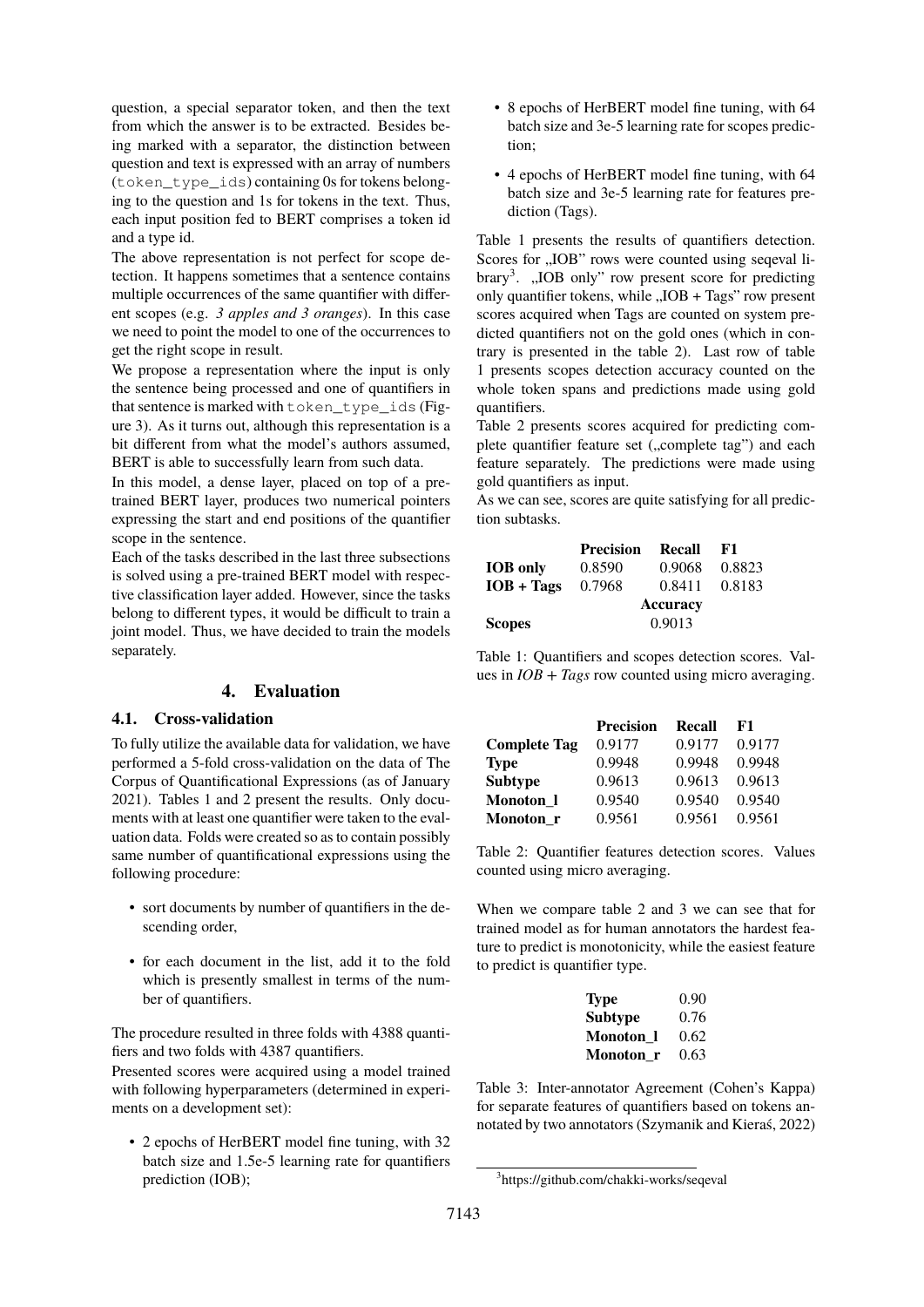#### **4.2. The Model vs Humans**

To get a better understanding of how the model performs against human annotators, we have taken a look at a random sample of differences. We have compared the annotation produced by the model in all folds of crossvalidation with respective gold-standard files. From the set of differences (quantifiers missing, marked differently or with different scope), a random sample of 150 was drawn. These differences were assessed by the authors with results shown in Table [4.](#page-4-0)

| Annotator was right | 28%   |
|---------------------|-------|
| System was right    | 50%   |
| Both wrong          | $7\%$ |
| Partially correct   | 15%   |

<span id="page-4-0"></span>Table 4: Who is right when the model differs form humans in annotation (on a random sample of 150 differences)

The system was right in the impressive 50% of differences. In 72% of these cases (i.e. in 36% of all differences) the system has spotted a quantifier that was missing in the gold-standard annotation. In 7% of differences both versions of annotation were plainly wrong, while in 15% some parts were better but other worse than in the opposing answer, producing a mixed assesment.

Our general feeling is that the model has definitely gained a human-like competence in marking quantifiers. The differences mostly show up in places where the decision is not obvious. It is also plain that the complete list of differences is a great indication of spots in the gold-standard corpus that are potential errors or which are tagged in an inconsistent manner.

An interesting question may also be whether the model simply memorises the list of quantifiers seen in the training data. The answer is clearly negative. It is most obvious with numbers written in digits: the model has clearly gained the insight that any such formation may be a quantifier. But there are also examples of more interesting quantifiers which were recognised by the system although they did not appear in the training data. For example in the following sentence the program has detected the noun *mnogość* 'multitude' and correctly marked a long coordinated nominal phrase as its scope:

(3) *Mnogość* h*przysyłanych do redakcji* multitude sent to editors *wakacyjnych kartek* holiday postcards and greetings *i*pozdrowień $\rangle$ *świadczy, że Czytelnicy KOTA w* proves that readers KOT during *letnią* summer dog-days explored farthest *kanikułę poznawali najdalsze zakątki świata.* corners world

> 'The multitude of holiday cards and greetings sent to the editors proves that the readers of

KOT explored the farthest corners of the world during the hot summer.'

## **5. The NKJP Annotation**

The approach presented in the paper was used to automatically annotate quantifying expressions in the large reference corpus, namely the 300 million tokens large National Corpus of Polish<sup>[4](#page-4-1)</sup>. The quantifiers were indexed along with other layers of annotation (morphosyntax, dependency syntax, named entities) in the web-based search engine [\(Brouwer et al., 2017\)](#page-5-1). Users may query for any instance of a quantifying expression in the corpus with respect to its orthographic form and quantifier features as well as other linguistic information contained in other layers of annotation. For example, one can query for all D-type existential quantifiers containing root element of the dependency tree<sup>[5](#page-4-2)</sup>. Due to technical limitations of the search engine only quantifiers and their features were indexed, while the quantifiers' scopes were omitted and cannot be queried.

Table [5](#page-5-2) presents percentage of quantifier values according to the annotation scheme in the automatically annotated 300 million tokens large balanced National Corpus of Polish divided into main genres distinguished in the corpus. Each cell shows the percentage of quantifiers assigned a certain feature's value in a certain genre, e.g. in non-fiction 85.82% of recognized quantifiers are D-quantifiers and only 14.18% of them are A-quantifiers. The last two rows present a total percentege for each value in the automatically annotated balanced corpus (NKJP300) compared with the manually annotated tranining data (NKJP1M). First of all it is interesting to note that the values in those two last rows are almost the same, which shows that the distribution of the feature values are similar. As expected, one of the most large groups among the quantifiers is unmodified numerals (29.82% in training data and 30.00% in the automatically annotated corpus). Dquantifiers, including the unmodified numerals are almost ten times more frequent than A-quantifiers. Existential quantifiers (34.01% and 32.62% respectively) are more frequent than universal ones (17.79% and 16.98%), which are again slightly more frequent than proportional (18.38% and 20.41%). These frequency numbers are in line with the semantic complexity predictions for a restricted domain of 36 English quantifiers described by [\(Szymanik and Thorne, 2017\)](#page-6-12) (see also discussion in [\(Szymanik and Kieraś, 2022\)](#page-6-0)).

## **6. Conclusions**

The main contributions of this paper are twofold. First, an algorithm has been proposed which exhibits a human-like performance in marking quantifying expressions in the text. This shows that the knowledge

<span id="page-4-2"></span><span id="page-4-1"></span><sup>4</sup><nkjp.nlp.ipipan.waw.pl/>

<sup>&</sup>lt;sup>5</sup>The query for such quantifiers would look like this: <q="D:exst:.\*" /> containing [deprel="root"]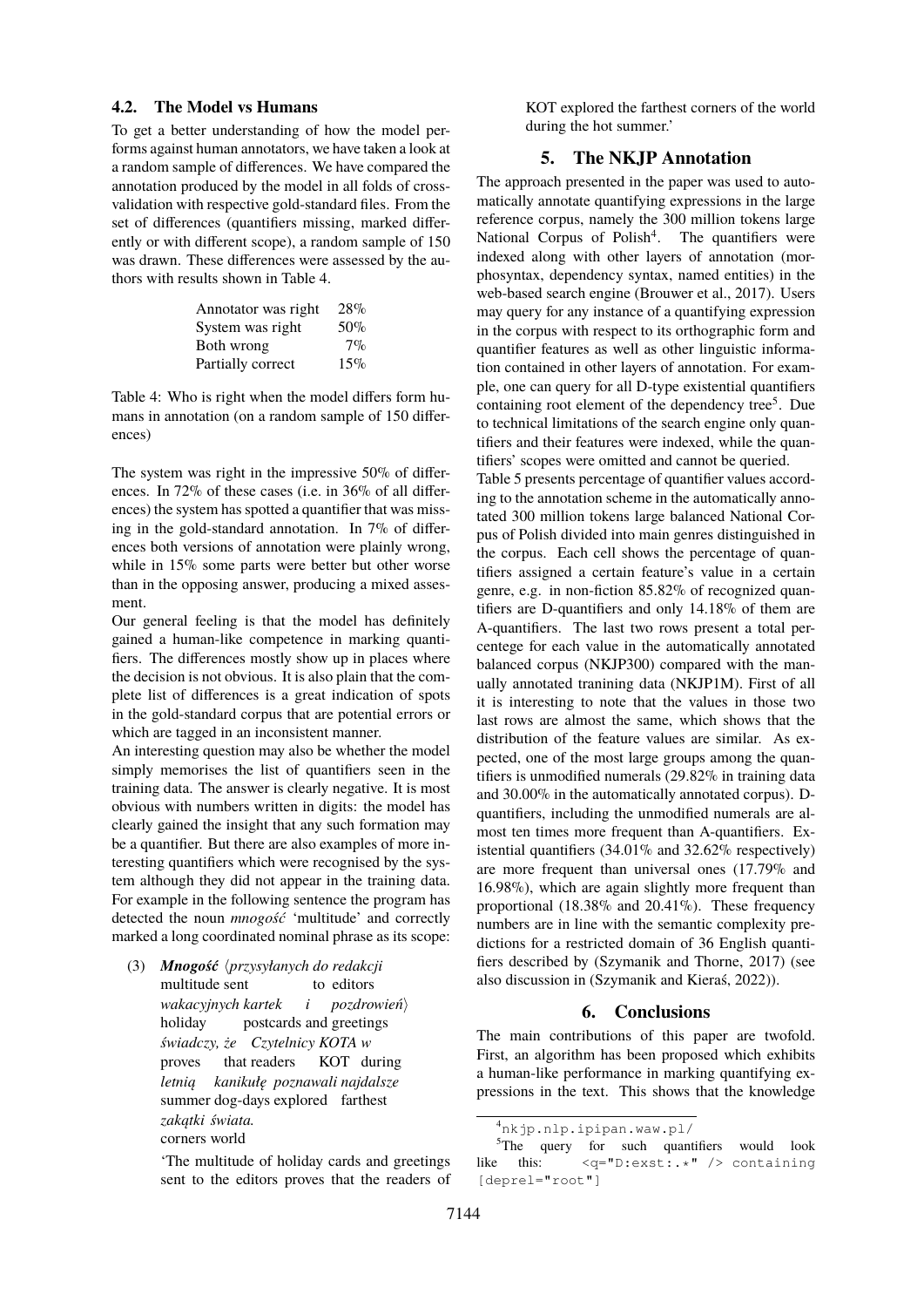| <b>Text type</b>              | $\mathbf{A}$           | D                      | exst                | univ             | num                    | prop             |
|-------------------------------|------------------------|------------------------|---------------------|------------------|------------------------|------------------|
| non-fiction literature        | $14,18\%$              | 85,82%                 | 38,06%              | 21,74%           | 21,56%                 | $18,64\%$        |
| instructive & guidebooks      | 14,27%                 | 85,73%                 | 29,06%              | 19,90%           | 28,09%                 | 22,96%           |
| conversational                | $10,23\%$              | 89,77%                 | 31,64%              | 23,64%           | 37,08%                 | 7,65%            |
| <b>letters</b>                | 11,69%                 | 88,31%                 | 36,07%              | 25,68%           | 25,06%                 | 13,19%           |
| fiction                       | 13,73%                 | 86,27%                 | 43,50%              | 24,42%           | 18,53%                 | 13,56%           |
| academic writing & textbooks  | 13,65%                 | 86,35%                 | 27,12%              | 15,48%           | 24,79%                 | 32,61%           |
| interactive                   | 13,66%                 | 86,34%                 | 39,38%              | 24,08%           | 20,58%                 | 15,97%           |
| static WWW pages              | 7,64%                  | 92,36%                 | 30,85%              | $16,32\%$        | 31,24%                 | 21,59%           |
| unclassified non-fiction book | 14,96%                 | 85,04%                 | 36,54%              | 30,05%           | 15,78%                 | 17,63%           |
| journalism                    | 7,97%                  | 92,03%                 | 29,36%              | 14,25%           | 34,27%                 | 22,11%           |
| quasi-spoken                  | 6,68%                  | 93,32%                 | 34,08%              | 14,78%           | 32,14%                 | 19,00%           |
| legal and official            | 3,07%                  | 96,93%                 | 28,68%              | 15,63%           | 35,95%                 | 19,75%           |
| NKJP300M                      | 9,64%                  | 90,36%                 | 32,62%              | 16,98%           | 30,00%                 | 20,41%           |
| NKJP1M                        | 9,74%                  | 90,26%                 | 34,01%              | 17,79%           | 29,82%                 | 18,38%           |
|                               |                        |                        |                     |                  |                        |                  |
|                               |                        |                        |                     |                  |                        |                  |
| <b>Text type</b>              | Imon inc               | Imon dec               | Imon nmon           | rmon inc         | rmon dec               | rmon nmon        |
| non-fiction literature        | 14,64%                 | 35,43%                 | 49,92%              | 52,31%           | 15,74%                 | 31,94%           |
| instructive & guidebooks      | 12,81%                 | 27,59%                 | 59,59%              | 51,64%           | 9,98%                  | 38,38%           |
| conversational                | 14,12%                 | 37,05%                 | 48,83%              | 40,99%           | 15,02%                 | 43,99%           |
| letters                       | 11,14%                 | 41,26%                 | 47,60%              | 47,76%           | 17,44%                 | 34,79%           |
| fiction                       | 14,72%                 | 44,44%                 | 40,84%              | 50,03%           | 21,70%                 | 28,27%           |
| academic writing & textbooks  | 12,48%                 | 22,03%                 | 65,49%              | 50,52%           | 9,28%                  | 40,19%           |
| <i>interactive</i>            | 16,47%                 | 39,93%                 | 43,60%              | 51,52%           | 18,78%                 | 29,71%           |
| static WWW pages              | 12,94%                 | 25,04%                 | 62,02%              | 44,06%           | 10,74%                 | 45,19%           |
| unclassified non-fiction book | 15,36%                 | 45,60%                 | 39,04%              | 60,49%           | 18,03%                 | 21,48%           |
| journalism                    | 9,94%                  | 22,93%                 | $67,13\%$           | 38,98%           | 10,75%                 | 50,27%           |
| quasi-spoken                  | 15,87%                 | 24,87%                 | 59,26%              | 44,51%           | 11,72%                 | 43,77%           |
| legal and official            | 11,85%                 | 28,39%                 | 59,76%              | 42,53%           | 13,57%                 | 43,90%           |
| NKJP300M                      | $11,90\%$<br>$12,52\%$ | $27,96\%$<br>$29,00\%$ | $60,14\%$<br>58,47% | 43,28%<br>42,45% | $13,00\%$<br>$13,14\%$ | 43,72%<br>44,42% |

<span id="page-5-2"></span>Table 5: Percentage of quantifier categories values in automatically annotated 300 million balanced NKJP corpus, presented by types of texts and in total. Counts in each category sum up to 100%.

embedded in language models provides enough hints for detecting such abstract notions like quantifier, scope, or monotonicity.

A novel element in the algorithm is the task representation used for detecting quantifier scopes (Section [3.3.\)](#page-2-3). Experiments were conducted with Polish data, but no element of the algorithm is language dependent. With appropriate data the results should scale to other languages.

Second, a large corpus NKJP300 has been processed using the algorithm and the results were made available via a corpus search engine. While due to copyright reasons we are not able to release the annotated texts, we hope that corpus searches will enable interesting research on quantifiers in language.

The evaluation of algorithm's performance against humans shows the necessary direction of follow-up work. The first step should be to correct gold standard data by comparing it with results of the system. We are convinced that the system already is more consistent than humans, in particular it is less prone to overlooking quantifiers in the text. Only after such cleanup it may make sense to return to fine-tuning the parameters of the algorithm. Also, further experiments with the model should be performed to understand how the model represents and detects the semantic properties, see, e.g., [\(Jumelet et al., 2021\)](#page-6-13).

## **Acknowledgements**

The work being reported was financed by National Science Centre grant 2017/25/B/HS1/02911.

## **7. Bibliographical References**

- <span id="page-5-1"></span>Brouwer, M., Brugman, H., and Kemps-Snijders, M. (2017). MTAS: A Solr/Lucene based Multi Tier Annotation Search solution. In *Selected papers from the CLARIN Annual Conference 2016, Aix-en-Provence, 26–28 October 2016, CLARIN Common Language Resources and Technology Infrastructure*, number 136, pages 19–37. Linköping University Electronic Press, Linköpings universitet.
- <span id="page-5-0"></span>Bunt, H. (2020). Annotation of quantification: The current state of ISO 24617-12. In *16th Joint ACL - ISO Workshop on Interoperable Semantic Annotation PROCEEDINGS*, pages 1–12, Marseille, May. European Language Resources Association.